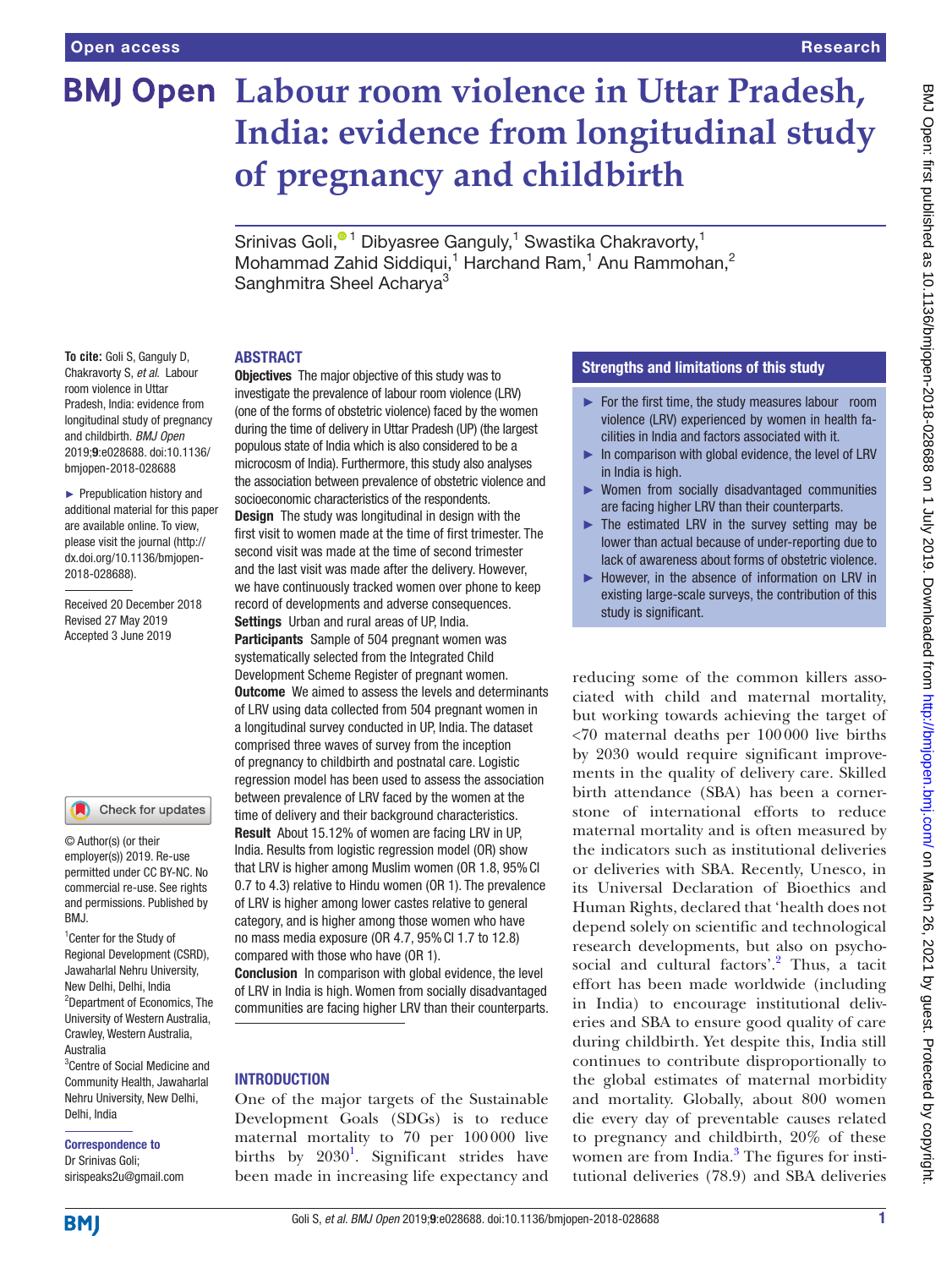$(81.4)$  in 2015–16 are also much lower than  $100\%$  as envisioned by SDGs. India has also failed to meet the MDG targets related to institutional deliveries and SBA by 2015. There is increasing attention and wide recognition that many women are deterred from facility-based delivery because the intrapartum care provided in the facilities does not satisfy the interpersonal and emotional aspects of this biosocial event. Others believe that the differences in quality of intrapartum care, which arise from social, cultural and economic discrimination and exclusion, are important for maternal health outcomes.<sup>45</sup>

Poor quality of care includes disrespectful and abusive care, patient-blaming, purposeful neglect, verbal or physical abuse, disregard for traditional beliefs and the non-use of indigenous languages for patient communication.<sup>67</sup> This type of behaviour has been classified as obstetric/ labour room violence (LRV).<sup>[8](#page-4-5)</sup> Worldwide, many women experience disrespectful and abusive treatment during childbirth in facilities, although evidence is limited in low-income and middle-income countries like India. Furthermore, according to WHO reports 'such conduct not only violates the rights of women to respectful care, but can also threaten their rights to life, health, bodily integrity and freedom from discrimination'.<sup>[9](#page-4-6)</sup> This statement invites greater action, dialogue, research and advocacy on this important public health and human rights problem, especially in terms of providing respectful maternity care. According to recent recommendation suggested by WHO, 'Respectful maternity care – which refers to care for and provided to all women in a manner that maintains their dignity, privacy and confidentiality, ensures freedom from harm and mistreatment and enables informed choice and continuous support during labour and childbirth'. $10$ 

## LRV: global evidence

Prevalence of obstetric violence on women is a shockingly common phenomena for low-income and middle-income countries (>70% in Tanzania, Brazil).<sup>11 12</sup> Increasingly, a number of studies on obstetric violence have focused widely on defining the term obstetric violence and the mistreatment associated with it. This involves determining forms of obstetric violence, measurement of different forms of obstetric violence, identifying challenges to maternity care, the emergent of laws to combat this problem and identifying systematic failures at the health system level and providing health facility. $6713-19$  LRV is often associated with adverse effects on pregnancy outcome. For instance, LRV may lead to issues such as maternal postpartum depression and post-traumatic stress disorders, particularly if the abuse is extreme. It is the most cited reason in Latin American countries for women to not return to health facilities for subsequent pregnancies, which consequently leads to an increase in maternal and child mortality and morbidities. A body of research mainly concentrated in Latin America and Europe specifically discusses obstetric violence, its determinants and forms. $^{13}$   $^{20-24}$  However, it is critical to

generate data relating to disrespectful and abusive care practices over the pregnancy period and at the time of childbirth, particularly in low-income and middle-income countries such as India.

### **METHODS**

#### Study design and setting

This study is based on a unique survey conducted under the project 'Understanding pregnancy nutrition and healthcare among women in rural and urban slums of Uttar Pradesh: a longitudinal study'. Data were collected during the period June 2016 to July 2017 from a systematically selected sample of 504 pregnant women from the Integrated Child Development Scheme (ICDS) Register of pregnant women in selected villages. The study adopted a two-stage sampling design for both urban and rural areas. In the first stage, Primary Sampling Units (PSUs) were selected from the chosen blocks in two districts of survey based on the number of pregnant women in the villages, where importance was given to villages with the largest number of pregnant women from diverse social groups. In the identified village, pregnant women were selected from the register, maintained by the Accredited Social Health Activist (the community health workers instituted by the Government of India's Ministry of Health and Family Welfare as part of the National Rural Health Mission and Anganwadi workers—appointed as functionaries to support health, education and rural development under ICDS of Ministry of Women and Child Development).

The sample size (n=504) is calculated using parameters such as the total number of pregnancies (n) obtained in each district through Annual Health Survey (2014) and Z values for getting the estimates representative at 95% CI and design effect at 2%. The sample is self-weighted where each woman has the equal chance of getting selected. This study used the information from the first and third wave of the above-mentioned longitudinal survey. We used the socioeconomic and demographic characteristics of women collected in the first wave and LRV information from the third wave which was conducted after childbirth for all 504 women.

#### **Definitions**

The definition and coding of both outcome and predictor variables are given in online [supplementary appendix](https://dx.doi.org/10.1136/bmjopen-2018-028688)  [table 1](https://dx.doi.org/10.1136/bmjopen-2018-028688).

#### Data collection and analysis

The interview schedule comprised structured questions in both in Hindi (local language) and English for the purpose of data collection. The respondents were asked the following question regarding labour room violence: "At the time of childbirth, have the doctor/nurse/other health workers/staff of the hospital shouted/abused/hit you?" We have used bivariate tables to analyse the prevalence of LRV with socioeconomic characteristics of the respondents. Furthermore, logistic regression models were performed to assess the association between incidence of LRV faced by women at the time of childbirth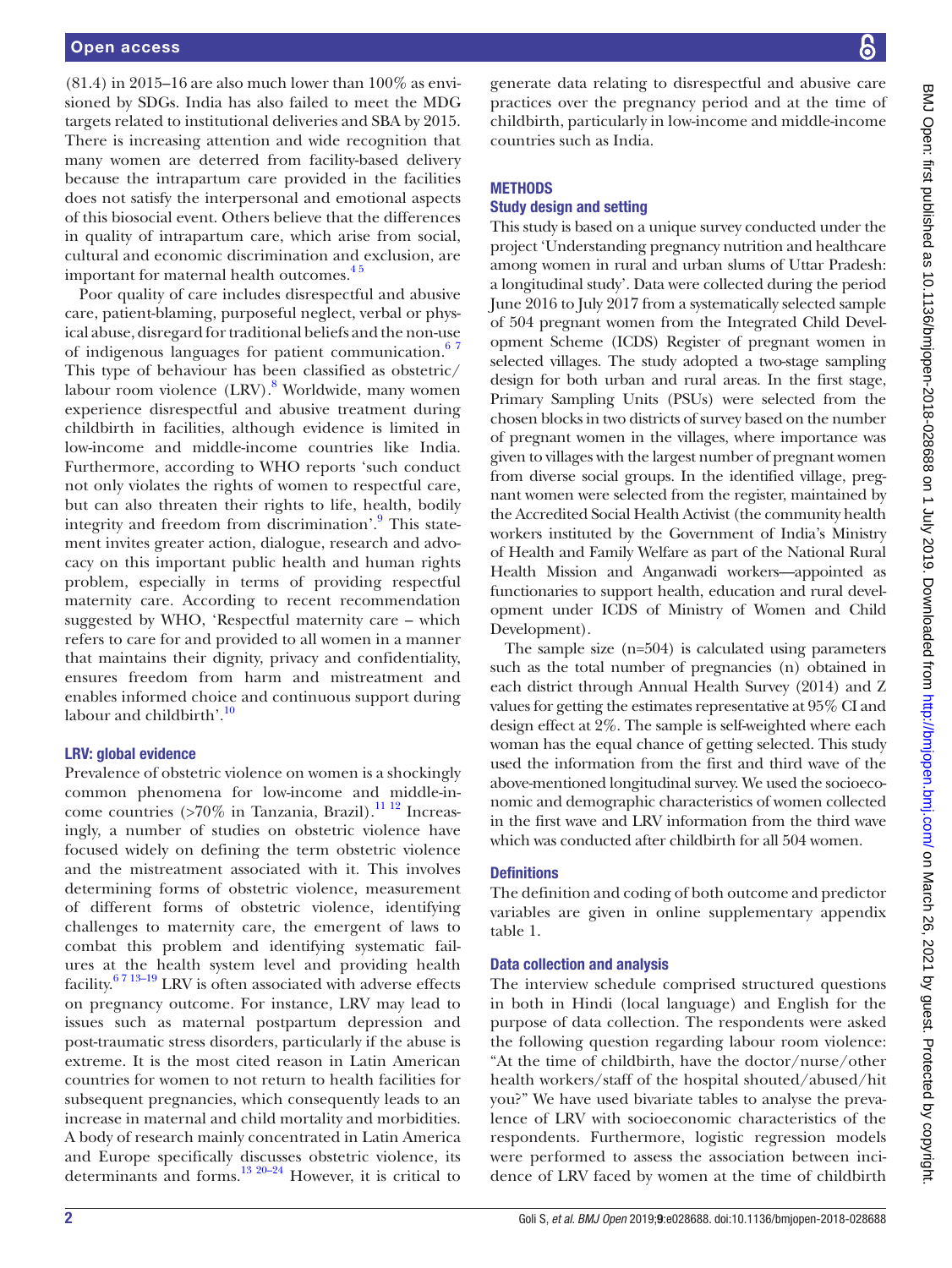<span id="page-2-0"></span>

| Bivariate analysis: prevalence and factors associated with labour room violence (LRV)<br>Table 1 |                                   |     |                       |        |           |             |  |
|--------------------------------------------------------------------------------------------------|-----------------------------------|-----|-----------------------|--------|-----------|-------------|--|
|                                                                                                  |                                   |     | <b>LRV</b> prevalence | 95% CI |           |             |  |
|                                                                                                  | <b>Background characteristics</b> | n   | $(\%)$                | LL.    | <b>UL</b> | $X^2$ value |  |
| Place of residence                                                                               |                                   |     |                       |        |           |             |  |
| Rural                                                                                            |                                   | 344 | 15.87                 | 11.29  | 21.86     | 0.3779      |  |
| Urban                                                                                            |                                   | 160 | 19.11                 | 11.28  | 30.53     |             |  |
| Religion                                                                                         |                                   |     |                       |        |           |             |  |
| Hindu                                                                                            |                                   | 363 | 16.23                 | 11.62  | 22.22     | 0.1341      |  |
| Islam                                                                                            |                                   | 141 | 18.18                 | 10.47  | 29.70     |             |  |
| Social Group                                                                                     |                                   |     |                       |        |           |             |  |
| SC/ST                                                                                            |                                   | 190 | 20.62                 | 13.60  | 29.99     | 1.8627      |  |
| OBC                                                                                              |                                   | 227 | 15.18                 | 9.58   | 23.21     |             |  |
| General                                                                                          |                                   | 87  | 12.50                 | 5.56   | 25.76     |             |  |
|                                                                                                  | Years of schooling of women       |     |                       |        |           |             |  |
| 0                                                                                                |                                   | 183 | 20.0                  | 12.87  | 29.74     | 1.1504      |  |
| $1 - 8$                                                                                          |                                   | 209 | 15.6                  | 9.85   | 23.81     |             |  |
| 9 and above                                                                                      |                                   | 112 | 13.79                 | 6.90   | 25.67     |             |  |
|                                                                                                  | Age of the women (years)          |     |                       |        |           |             |  |
| Youngest-20                                                                                      |                                   | 69  | 12.0                  | 3.60   | 33.27     | 0.5610      |  |
| $21 - 29$                                                                                        |                                   | 368 | 17.62                 | 12.83  | 23.71     |             |  |
| 30-oldest                                                                                        |                                   | 67  | 15.38                 | 6.82   | 31.12     |             |  |
| Partner's occupation                                                                             |                                   |     |                       |        |           |             |  |
| Primary/Secondary                                                                                |                                   | 330 | 20.12                 | 14.69  | 26.91     | 4.0636*     |  |
| Tertiary/Quaternary                                                                              |                                   | 174 | 10.23                 | 5.34   | 18.71     |             |  |
|                                                                                                  | Any mass media exposure           |     |                       |        |           |             |  |
| Yes                                                                                              |                                   | 330 | 12.72                 | 8.49   | 18.63     | $6.1235**$  |  |
| No                                                                                               |                                   | 174 | 25.0                  | 16.76  | 35.56     |             |  |
| Wealth index                                                                                     |                                   |     |                       |        |           |             |  |
| Poor                                                                                             |                                   | 168 | 16.88                 | 9.94   | 27.21     | 0.0063      |  |
| Middle                                                                                           |                                   | 168 | 16.84                 | 10.49  | 25.93     |             |  |
| Rich                                                                                             |                                   | 168 | 16.47                 | 9.90   | 26.14     |             |  |

\*P<0.05, \*\*P<0.01

LL, lower limit; OBC, Other Backward Class; SC, Scheduled Castes; ST, Scheduled Tribes; UL, upper limit.

and their background characteristics, which includes place of residence, religion, caste, years of schooling of the women, age of the women, partner's occupation, any mass media exposure and wealth index. The statistical analyses have been performed in STATA V.14.0 software.

#### Patient and public involvement

No patients were involved in the research design, and no patients were directly involved in the study.

#### **RESULTS**

# Prevalence

Despite the known under-reporting of violence against women in India, about 15.12% of women reported LRV in our sample [\(table](#page-2-0) 1).

The prevalence of LRV is more pronounced in urban areas (19%) as relative to rural (16%). Similarly, the prevalence of LRV is more among Muslim (18%) as compared with Hindu (16%) women. Furthermore, there is significant variation in prevalence of LRV among different caste groups, that is, Scheduled Castes (SCs) (20.6%), Other Backward Class (OBC) (15.2%) and general category (12.5%). The educational status of the women also plays a significant role in determining the prevalence of LRV. Prevalence of LRV is higher for those women with no education (20%) compared with those women with few years of schooling. Furthermore, the variable partner's occupation also showed some variation in the prevalence of LRV. Specifically, LRV is more common among women whose husband is employed in primary/secondary activities (20.1%) compared with those involved in tertiary activities (10.2%). The wealth gradient is also important in assessing the prevalence of LRV. The most significant predictor of LRV is mass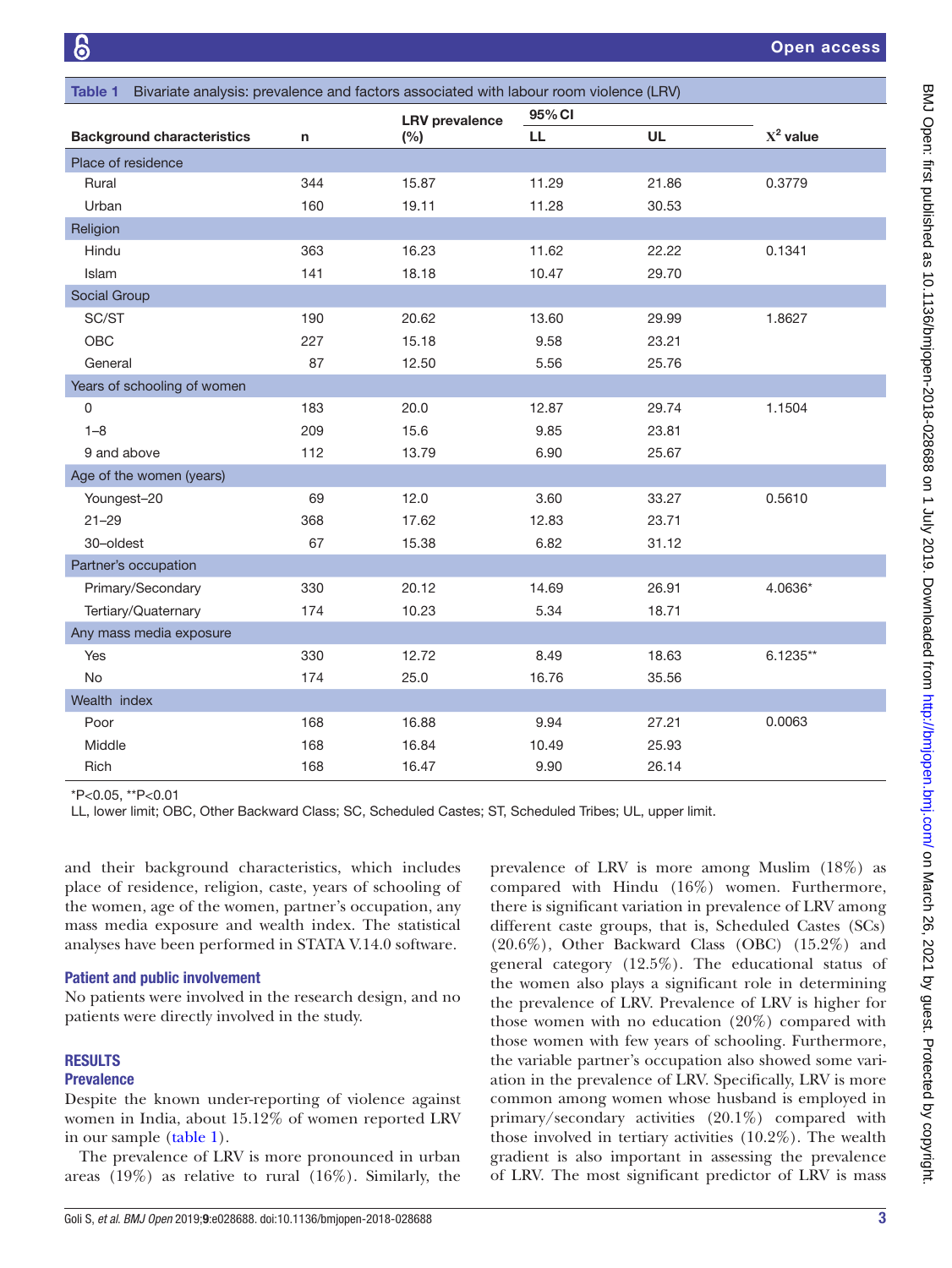<span id="page-3-0"></span>

| Logistic regression estimates: factors affecting<br><b>Table 2</b><br>labour room violence |                |        |        |  |  |  |
|--------------------------------------------------------------------------------------------|----------------|--------|--------|--|--|--|
|                                                                                            |                | 95% CI |        |  |  |  |
|                                                                                            | 0R             | LL     | UL     |  |  |  |
| Place of residence                                                                         |                |        |        |  |  |  |
| Urban                                                                                      | 1              |        |        |  |  |  |
| <b>Rural</b>                                                                               | 1.126          | 0.464  | 2.732  |  |  |  |
| Religion                                                                                   |                |        |        |  |  |  |
| Hindu                                                                                      | $\overline{1}$ |        |        |  |  |  |
| Islam                                                                                      | $1.753*$       | 0.722  | 4.255  |  |  |  |
| Social<br>Group                                                                            |                |        |        |  |  |  |
| SC/ST                                                                                      | 1              |        |        |  |  |  |
| <b>OBC</b>                                                                                 | 0.619          | 0.262  | 1.462  |  |  |  |
| General                                                                                    | $0.473*$       | 0.149  | 1.504  |  |  |  |
| Years of schooling of women                                                                |                |        |        |  |  |  |
| 0                                                                                          | 1              |        |        |  |  |  |
| $1 - 8$                                                                                    | 0.817          | 0.358  | 1.866  |  |  |  |
| 9 and above                                                                                | 0.661          | 0.217  | 2.016  |  |  |  |
| Age of the women (years)                                                                   |                |        |        |  |  |  |
| Youngest-20                                                                                | 1              |        |        |  |  |  |
| $21 - 29$                                                                                  | 1.303          | 0.345  | 4.923  |  |  |  |
| 30-oldest                                                                                  | 0.970          | 0.197  | 4.782  |  |  |  |
| Partner's occupation                                                                       |                |        |        |  |  |  |
| Primary/Secondary                                                                          | 1              |        |        |  |  |  |
| Tertiary/Quaternary                                                                        | $0.402**$      | 0.169  | 0.959  |  |  |  |
| Any mass media exposure                                                                    |                |        |        |  |  |  |
| Yes                                                                                        | $\overline{1}$ |        |        |  |  |  |
| No                                                                                         | 4.688***       | 1.713  | 12.831 |  |  |  |
| Wealth index                                                                               |                |        |        |  |  |  |
| Poor                                                                                       | 1              |        |        |  |  |  |
| <b>Middle</b>                                                                              | 0.923          | 0.356  | 2.395  |  |  |  |
| Rich                                                                                       | 0.654          | 0.165  | 2.598  |  |  |  |

\*P<0.05, \*\*p<0.01, \*\*\*p<0.001.

 LL, lower limit; OBC, Other Backward Class; SC, Scheduled Castes; ST, Scheduled Tribes; UL, upper limit.

media exposure, with women who have some mass media exposure facing less violence (12.7%) as compared with women who have no mass media exposure (25%).

#### **Correlates**

Logistic regression model [\(table](#page-3-0) 2) shows that the variables like religion, caste, partner's occupation and mass media exposure are statistically significant and associated with the prevalence of LRV faced by women, after controlling for other correlates.

The odds of the occurrence of LRV is higher among Muslim women (OR 1.8,  $95\%$  CI 0.7 to 4.3) relative to Hindu women (OR 1). Among social groups, with reference to SCs (OR 1), the odds of occurrence of violence faced by women is half among general category (OR 0.5,

95%CI 0.1 to 1.5) and OBC (OR 0.6, 95%CI 0.3 to 1.5). In terms of partner's occupation, the odds of violence is less than half for women those partners were engaged in tertiary activities (OR  $0.4$ ,  $95\%$  CI  $0.2$  to 1) in comparison to primary/secondary activities (OR 1). The occurrence of violence for the women those who have no mass media exposure (OR  $4.7$ ,  $95\%$  CI 1.7 to 12.8) is about five times higher than those who have mass media exposure (OR 1).

## **DISCUSSION**

#### Main findings of this study

Given the context of the WHO pledge that every woman has the right to the highest attainable standard of health which also includes the right to dignified, respectful healthcare. This paper, for the first time, empirically reports the occurrence of LRV and its socioeconomic correlates in India. The findings are important in the Indian context where healthcare delivery is dominated by the social hierarchies, and disadvantaged communities struggle to have a place in the health system and receive appropriate healthcare with dignity. Therefore, the findings of this study underpin the need to explore more on the issue of LRV with more in-depth and large-scale studies. Despite significant under-reporting of violence in India, the estimate of LRV in this study is high and varies according to the socioeconomic characteristics of the female respondent. Although caste, religion, place of residence and partner's occupation emerged as significant factors associated with LRV, it is the exposure to mass media which shows the highest disparity in the occurrence of LRV. Thus, it particularly highlights the importance of awareness and knowledge about reproductive rights and entitlements of women in the health system. This can play significant role in determining the rate of LRV.

#### Limitations of the study

Although the results of the survey indicate a high prevalence of LRV relative to studies from other high-income countries, $\frac{13}{3}$  this study suffers from the issue of under-reporting due to lack of awareness about forms and nature of obstetric violence in the survey setting. Furthermore, as with other micro studies, the study suffers from the shortcoming of small sample size. However, in the absence of information on LRV in existing large-scale surveys, the contribution of this study is significant.

#### What is already known on this topic

In low-income and middle-income countries like India where maternal and child health indicators are far from satisfactory with poor medical and public health ethics in healthcare delivery system, coupled with other barriers such as gender and social inequality, lack of accountability by the service providers and health system inefficiencies, the high prevalence of LRV raises an important policy question. To date, the major concern for policy makers has been to increase the demand for healthcare services, so less attention is paid to the supply side barriers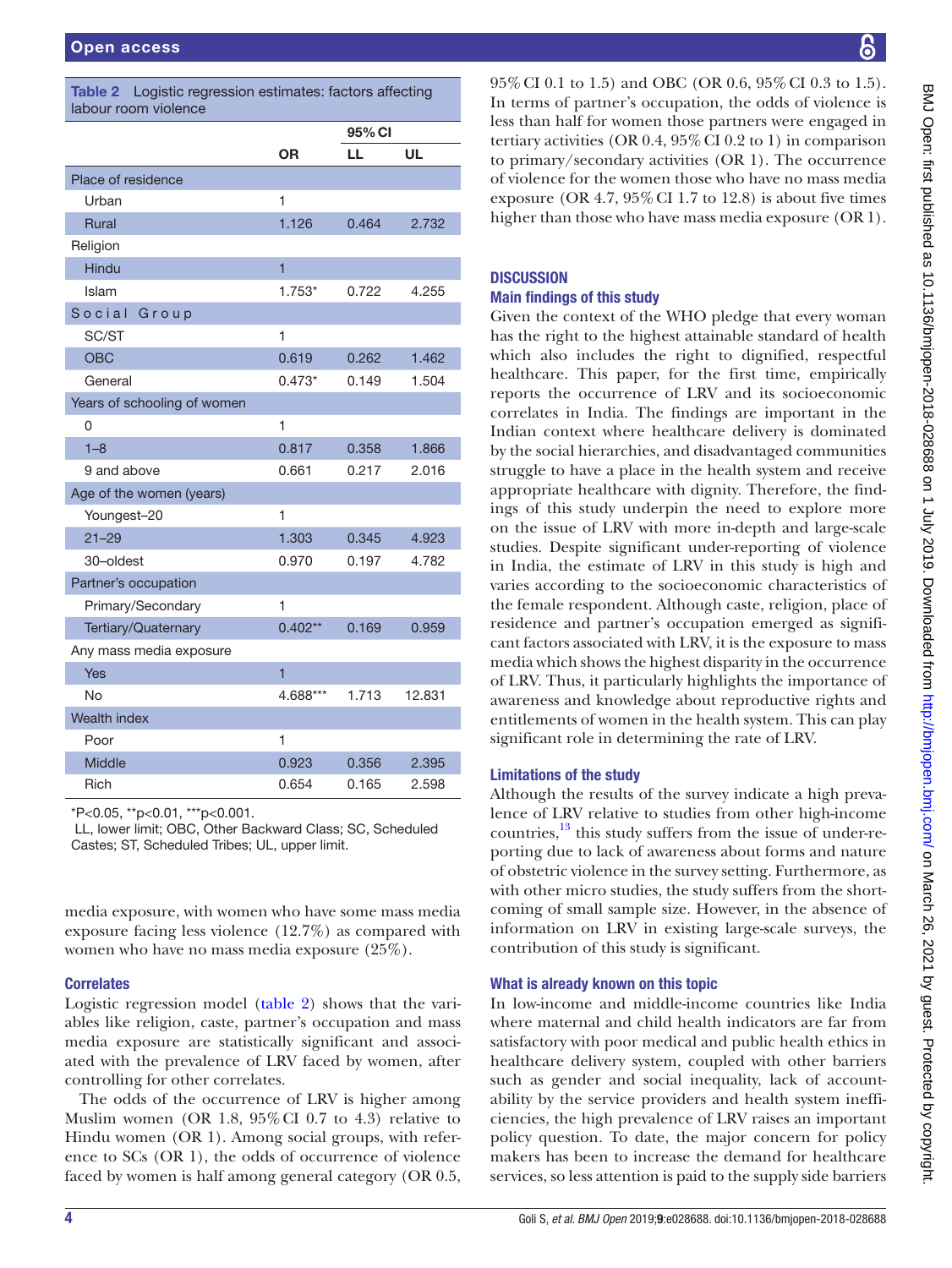including the quality of healthcare services and related ethical standards. Due to the lack of availability of data, in-depth studies on LRV are absent for India.

In India, given the hierarchical nature of the society, it is imperative to study the access to health facilities and women's experience of receiving healthcare with dignity within a socioeconomic framework. Studies based on experiences of Latin American women of indigenous origin insist that women from poor, indigenous or socially backward classes receive 'triple discrimination' that is, by being female, being an ethnic minority and of lower socioeconomic status.<sup>19</sup> Even in egalitarian European societies, women facing economic hardships and negative life events with the least social support have higher chance of experiencing LRV than their counterparts. $25\frac{25\frac{26}{25}}{25}$ 

#### What this study adds

Although obstetric violence on women has received increasing global attention, low-income and middle-income countries have yet to address deficiencies in this area. The Government of India has already implemented several policies and interventions aimed towards providing adequate maternal healthcare services to all. The quality of maternal healthcare services is one of the major components integral to the improvement of maternal and child health, a long neglected area for policy makers. With the emergence of various government interventions, the number of service providers has increased, but assuring quality and dignity in healthcare delivery remains a major concern. However, contempo-rary studies in India<sup>[27–29](#page-5-2)</sup> with regard to maternal healthcare are mainly based on large population-level datasets focusing on availability and accessibility of maternal healthcare services. However, there is a research gap in the assessment of quality of those services and evaluating the nature of treatment provided by the healthcare workers, which is critically needed to improve public healthcare delivery system. Given this context, our study fills a critical knowledge gap by providing robust quantitative evidence on LRV experienced by pregnant women at health facilities. Issues such as LRV raise concerns on medical or hospital ethical standards in India and on the violation of the reproductive rights of women.

#### **CONCLUSIONS**

In comparison to global evidence, the level of LRV in India is high. Women from socially disadvantaged communities are facing higher LRV than their counterparts. For any further progress in pregnancy outcomes in India, policy makers should focus on the availability and accessibility of services, and on ensuring quality of care and dignity of the receivers. Countries such as India must improve its ethical standards in healthcare delivery where people from all sections of society, especially those from marginalised communities receive quality services with dignity.

Contributors SG and AR generated the idea for the survey and the paper, SG, MZS and HR prepared an analytical plan along with conducting all data analyses. DG

Funding This study was supported by Indian Council for Social Science Research (02/185/SC 2015-16/RPR).

Competing interests None declared.

Patient consent for publication Not required.

Ethics approval The study was approved by expert body of Indian Council for Social Science Research. The pretesting and instrument were duly processed through Fatima Hospital, Dr Ram Manohar Lohia Institute of Medical Sciences and King George's Medical University. Furthermore, written and verbal consent was taken from respondents and guardians.

Provenance and peer review Not commissioned; externally peer reviewed.

Data sharing statement Data can be made available on reasonable request. For any further queries regarding data availability, kindly contact Dr Srinivas Goli, sirispeaks2u@gmail.com.

Open access This is an open access article distributed in accordance with the Creative Commons Attribution Non Commercial (CC BY-NC 4.0) license, which permits others to distribute, remix, adapt, build upon this work non-commercially, and license their derivative works on different terms, provided the original work is properly cited, appropriate credit is given, any changes made indicated, and the use is non-commercial. See: [http://creativecommons.org/licenses/by-nc/4.0/.](http://creativecommons.org/licenses/by-nc/4.0/)

#### **REFERENCES**

- <span id="page-4-0"></span>1. World Health Organization. *World health statistics 2016: monitoring health for the SDGs sustainable development goals*: World Health Organization, 2016.
- <span id="page-4-1"></span>2. Universal Declaration of Bioethics and Human Rights. Records of the General Conference of UNESCO; UNESCO: Paris. 2005 [http://](http://unesdoc.unesco.org/images/0014/001428/142825E.pdf) [unesdoc.unesco.org/images/0014/001428/142825E.pdf](http://unesdoc.unesco.org/images/0014/001428/142825E.pdf)
- <span id="page-4-2"></span>3. WHO. *Trends in estimates of maternal mortality ratio (MMR; maternal deaths per 100,000 live births) 1990-2015*. Source: WHO, UNICEF, UNFPA, World Bank Group and UNPD (MMEIG), 2015.
- <span id="page-4-3"></span>4. Kumar S. Reducing maternal mortality in India: policy, equity, and quality issues. *[Indian J Public Health](http://dx.doi.org/10.4103/0019-557X.73271)* 2010;54:57.
- 5. Munuswamy S, Nakamura K, Seino K, *et al*. Inequalities in use of antenatal care and its servicecomponents in India. *[J Rural Med](http://dx.doi.org/10.2185/jrm.2877)* 2014;9:10–19.
- <span id="page-4-4"></span>6. Da-Silva-Carvalho I, Santana-Brito R. Forms of obstetric violence experienced by mothers who had normal birth. *Enfermería Global* 2017;16:89–97.
- 7. Savage V, Castro A. Measuring mistreatment of women during childbirth: a review of terminology and methodological approaches. *[Reprod Health](http://dx.doi.org/10.1186/s12978-017-0403-5)* 2017;14:138.
- <span id="page-4-5"></span>8. Bohren MA, Vogel JP, Hunter EC, *et al*. The mistreatment of women during childbirth in health facilities globally: a mixed-methods systematic review. *[PLoS Med](http://dx.doi.org/10.1371/journal.pmed.1001847)* 2015;12:e1001847.
- <span id="page-4-6"></span>9. World Health Organization. *WHO statement: the prevention and elimination of disrespect and abuse during facility-based childbirth*. Geneva: World Health Organization, 2014.
- <span id="page-4-7"></span>10. World Health Organization. *WHO recommendations: intrapartum care for a positive childbirth experience*. Geneva: World Health Organization, 2018.
- <span id="page-4-8"></span>11. Sando D, Abuya T, Asefa A, *et al*. Methods used in prevalence studies of disrespect and abuse during facility based childbirth: lessons learned. [Reprod Health](http://dx.doi.org/10.1186/s12978-017-0389-z) 2017;14:1-18.
- 12. Andrade P de ON, Pereira da Silva JQ, Menino Diniz CM, *et al*. Factors associated with obstetric abuse in vaginal birth care at a high-complexity maternity unit in Recife, Pernambuco. *Rev Bras Saude Matern Infant* 2016;16:29–37.
- <span id="page-4-9"></span>13. Diaz-Tello F. Invisible wounds: obstetric violence in the United States. *[Reprod Health Matters](http://dx.doi.org/10.1016/j.rhm.2016.04.004)* 2016;24:56–64.
- 14. Vacaflor CH. Obstetric violence: a new framework for identifying challenges to maternal healthcare in Argentina. *[Reprod Health](http://dx.doi.org/10.1016/j.rhm.2016.05.001)  [Matters](http://dx.doi.org/10.1016/j.rhm.2016.05.001)* 2016;24:65–73.
- 15. Williams CR, Jerez C, Klein K, *et al*. Obstetric violence: a Latin American legal response to mistreatment during childbirth. *[BJOG](http://dx.doi.org/10.1111/1471-0528.15270)* 2018;125:1208–11.
- 16. Perera D, Lund R, Swahnberg K, *et al*. 'When helpers hurt': women's and midwives' stories of obstetric violence in state health institutions, Colombo district, Sri Lanka. *[BMC Pregnancy Childbirth](http://dx.doi.org/10.1186/s12884-018-1869-z)* 2018;18:211.
- 17. Borges MT. A violent birth: reframing coerced procedures during childbirth as obstetric violence. *[Duke Law J](http://www.ncbi.nlm.nih.gov/pubmed/29469554)* 2018;67:827.